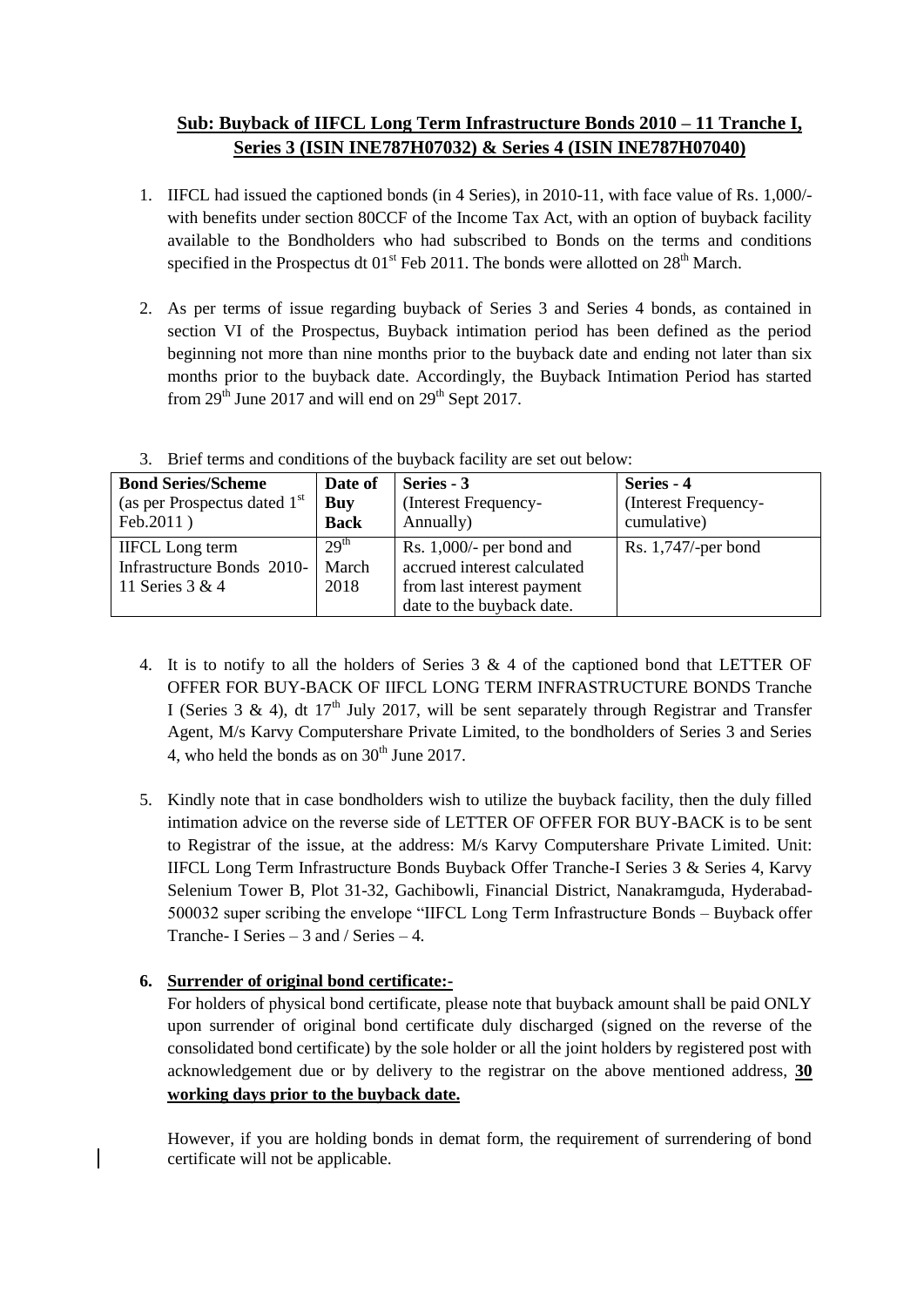Further to the above, it is to also inform that in case the bondholder does not receive the LETTER OF OFFER FOR BUY-BACK OF IIFCL LONG TERM INFRASTRUCTURE BONDS Tranche I (Series 3 & 4), the same is provided along with the notice. The duly filled in form may be sent to the Registrar at the above mentioned address.

**Please note that the reply must reach on or before 29th Sept 2017, 5:30 p.m. Buyback request letters/requests received after 5:30 pm on 29th Sept 2017 due to any reason will not be entertained and neither Company nor Registrar will be held responsible for the same.**

In case of any query, investor may contact at 011- 23450231, 23730270, 23708263 or email to infrabond[sbuyback2010-11@iifcl.org.](mailto:buyback2010-11@iifcl.org)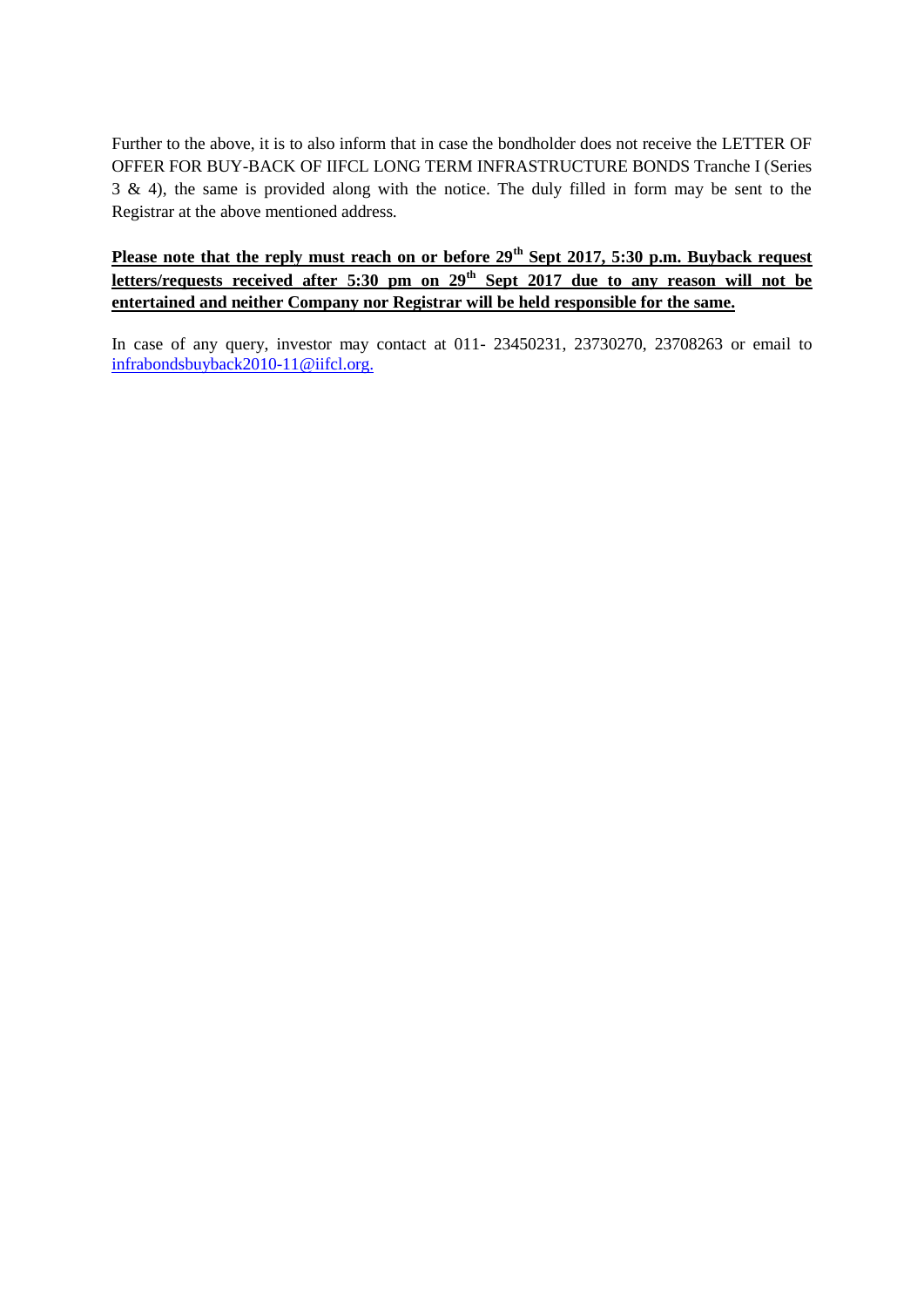### THIS DOCUMENT IS IMPORTANT AND REQUIRES YOUR IMMEDIATE ATTENTION

#### **INDIA INFRASTRUCTURE FINANCE COMPANY LIMITED**

(A Government of India Undertaking) Regd. office and Corp office:-8<sup>TH</sup> Floors, Hindustan Times House, 18 & 20 Kasturba Gandhi Marg, New Delhi - 110001 CIN: U67190DL2006GOI144520, E-mail- infrabond[sbuyback2010-11@iifcl.org,](mailto:buyback2010-11@iifcl.org) website- [www.iifcl.org](http://www.iifcl.org/) Phone- 011-23450231, 23708263, 23730270, Fax- 011-23766256, 23730251

Date: 17-07-2017

Dear Bond Holder(s),

## **LETTER OF OFFER FOR BUY-BACK OF IIFCL LONG TERM INFRASTRUCTURE BONDS**

Tranche I-Series 3 and Series 4 Bonds

**THE BUY BACK OFFER-** Offer of Buy Back Facility to the Bondholders of Long Term Infrastructure Bonds Issued by IIFCL of Face Value of Rs1000/- each in the nature of secured, redeemable, non-convertible debentures having benefits under Section 80CCF of the Income Tax Act, 1961 for the Financial Year 2010-11 pursuant to Terms of Issue referred in Section VI of the prospectus-Tranche I dated 01.02.2011 (hereinafter referred to as **"the Prospectus**")

This is with reference to the buyback facility available to the Bondholders who had subscribed to Series 3 and Series 4 Bonds on the terms and conditions specified in the Prospectus. Brief terms and conditions of the buyback facility are set out below:

| <b>Bond Series/Scheme</b><br>(as per Prospectus dated<br>1.02.2011)              | Date of<br><b>Buy Back</b> | Series - 3<br>(Interest Frequency-Annually) | Series - 4<br>(Interest Frequency-cumulative) |
|----------------------------------------------------------------------------------|----------------------------|---------------------------------------------|-----------------------------------------------|
| <b>IIFCL</b> Long term                                                           | 29.03.2018                 | Rs1, 000/- per bond and accrued interest    | $Rs1,747/-per$ bond                           |
| Infrastructure Bonds 2010-                                                       |                            | calculated from last interest payment date  |                                               |
| 11 Series 3 & 4                                                                  |                            | to the buyback date.                        |                                               |
| Please note your investment in IIFCL LONG TERM INFRASTRUCTURE BONDS is as below: |                            |                                             |                                               |
| Folio No. /DP ID / Client ID                                                     | <b>Series</b>              | <b>No. of Bonds Invested</b>                | <b>Holding in DEMAT/Physical Form</b>         |
|                                                                                  |                            |                                             |                                               |
|                                                                                  |                            |                                             |                                               |

a) **Buyback intimation period has been defined as** the period beginning not more than nine months prior to the buyback date and ending not later than six months prior to the buyback date, accordingly, the **Buyback intimation period will end on 29.09.2017.** Kindly note that in case bondholders wish to utilize the buyback facility, then a duly filled intimation advice on the reverse side of this letter is to be sent to Registrar of the issue **M/s Karvy Computershare Private Limited. Unit: IIFCL Long Term Infrastructure Bonds Buyback Offer Tranche-I Series 3 & Series 4, Karvy Selenium Tower B, Plot 31-32, Gachibowli, Financial District, Nanakramguda, Hyderabad- 500032 super scribing the envelope "IIFCL Long Term Infrastructure Bonds – Buyback offer Tranche- I Series – 3 and / Series – 4.**

**Please note that the reply must reach on or before 29.09.2017, 5:30 p.m. Buyback request letters/requests received after 5:30 pm on 29.09.2017** due to any reason will not be entertained and neither Company nor Registrar will be held responsible for the same.

b) **Surrender of original bond certificate:-**

If you are holding the bonds in physical form, **please note that buyback amount shall be paid ONLY upon surrender of original bond certificate duly discharged (signed on the reverse of the consolidated bond certificate) by the sole holder or all the joint holders by registered post with acknowledgement due or by delivery to the registrar M/s Karvy Computershare Private Limited, Unit: IIFCL Long Term Infrastructure Bonds Buyback Offer Tranche-I Series 3 & Series 4, Karvy Selenium Tower B, Plot 31-32, Gachibowli, Financial District, Nanakramguda, Hyderabad- 500032, 30 working days prior to the buyback date**.

However, if you are holding bonds in demat form, the requirement of surrendering of bond certificate will not be applicable. However, reply to the buyback intimation letter must reach within the stipulated time.

c) In case of any query, investor may contact at the phone numbers given above.

Thanking You,

Yours faithfully, **For India Infrastructure Finance Company Limited**